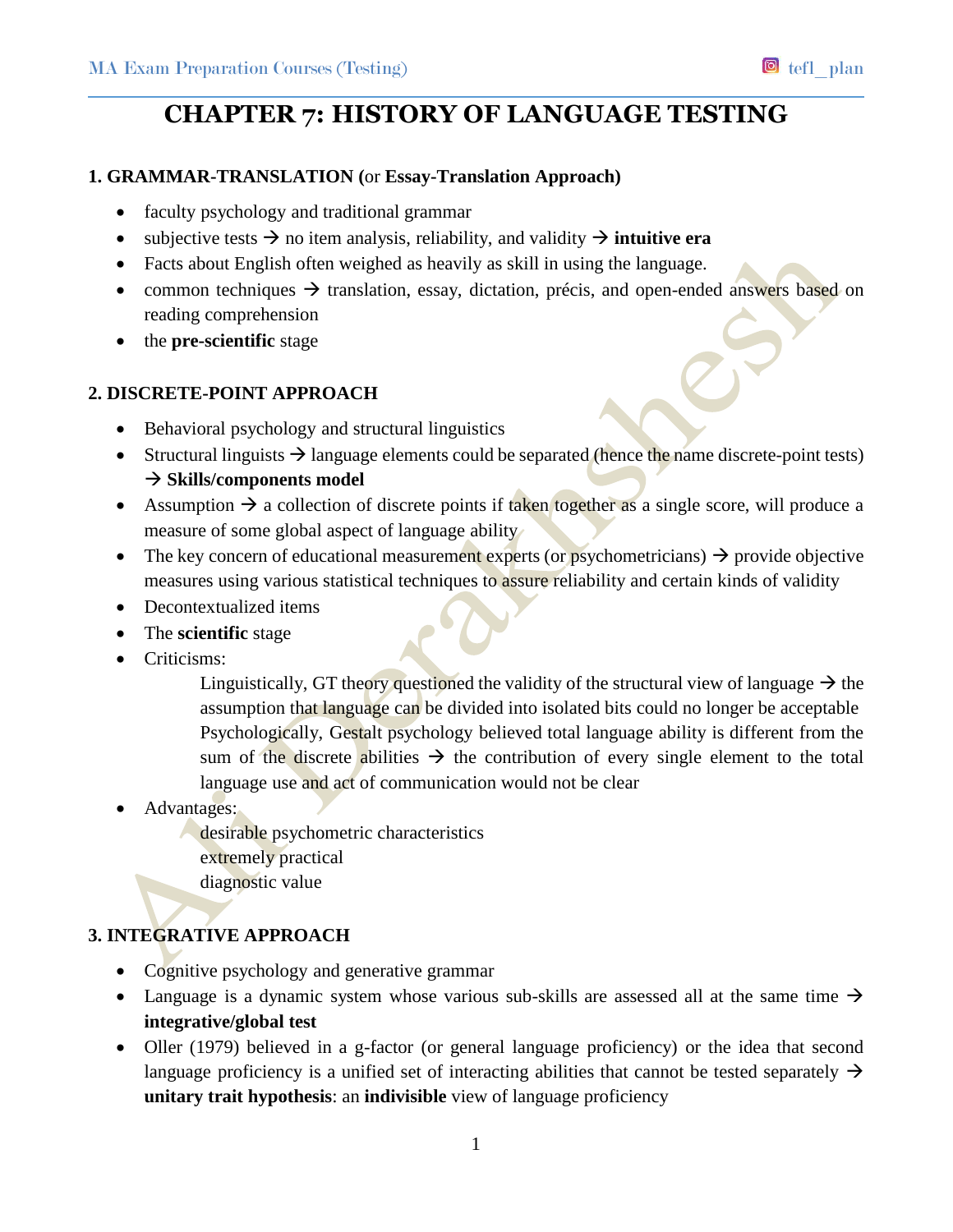### MA Exam Preparation Courses (Testing) tefl\_plan

- A concern for *meaning* and the *total communicative effect* of discourse as in cloze test
- **Grammar of expectancy**  $\rightarrow$  knowledge of language which includes knowing whether a word or utterance is likely to occur in a particular context or situation  $\rightarrow$  the measuring instrument has been called **Pragmatic tests** which invoke linguistic sequences that relate to extralinguistic context in meaningful ways

Oller claimed that the ability to make guesses in context-reduced situation is an integral part of language competence  $\rightarrow$  The idea of making guesses in context-reduced situations provides evidence for a general language factor or the idea that second language proficiency consists of a single global trait (i.e., Unitary Trait Hypothesis).

 $\bullet$  Limitations:

time required to administer and score such tests reliability of cloze and dictation tests was in question did not tap the ability to really use the language

### **4. FUNCTIONAL-COMMUNICATIVE APPROACH**

- $\bullet$  Linguists  $\rightarrow$  concerned with the analysis of human discourse and communicative interaction. Psychologists  $\rightarrow$  language as a task the subjects learn to communicate, out of which syntactic structures are developed.
- The testee is expected to *perform certain functions* in order to communicate  $\rightarrow$  communicative competence is defined as the knowledge about the form of language and about how to use it properly in context.
- Needs analysis  $\rightarrow$  the relevant functions and the domain and conditions under which the functions have to be performed are identified  $\rightarrow$  English for specific purposes (ESP)
- Measure different language skills in communicative tests based on a view of language referred to as the **Divisibility hypothesis**  $\rightarrow$  obtain different profiles of a learner's performance in the language, i.e. profile-reporting.
- **Authentic materials**
- Concept of qualitative modes of assessment in preference to quantitative ones  $\rightarrow$  language band **system** is used to show the learner's levels of performance in the different skills  $\rightarrow$  detailed statements of each performance level serve to increase the reliability of the scoring.

# **Functional Testing**

## **1. DEVELOPING TEST STEM**

#### **1.1. Pretesting with Native Speakers**

Elicit socially appropriate and linguistically accurate responses for items

### **1.2. Pretesting with Non-native Speakers**

Elicit the possible inappropriate answers for items